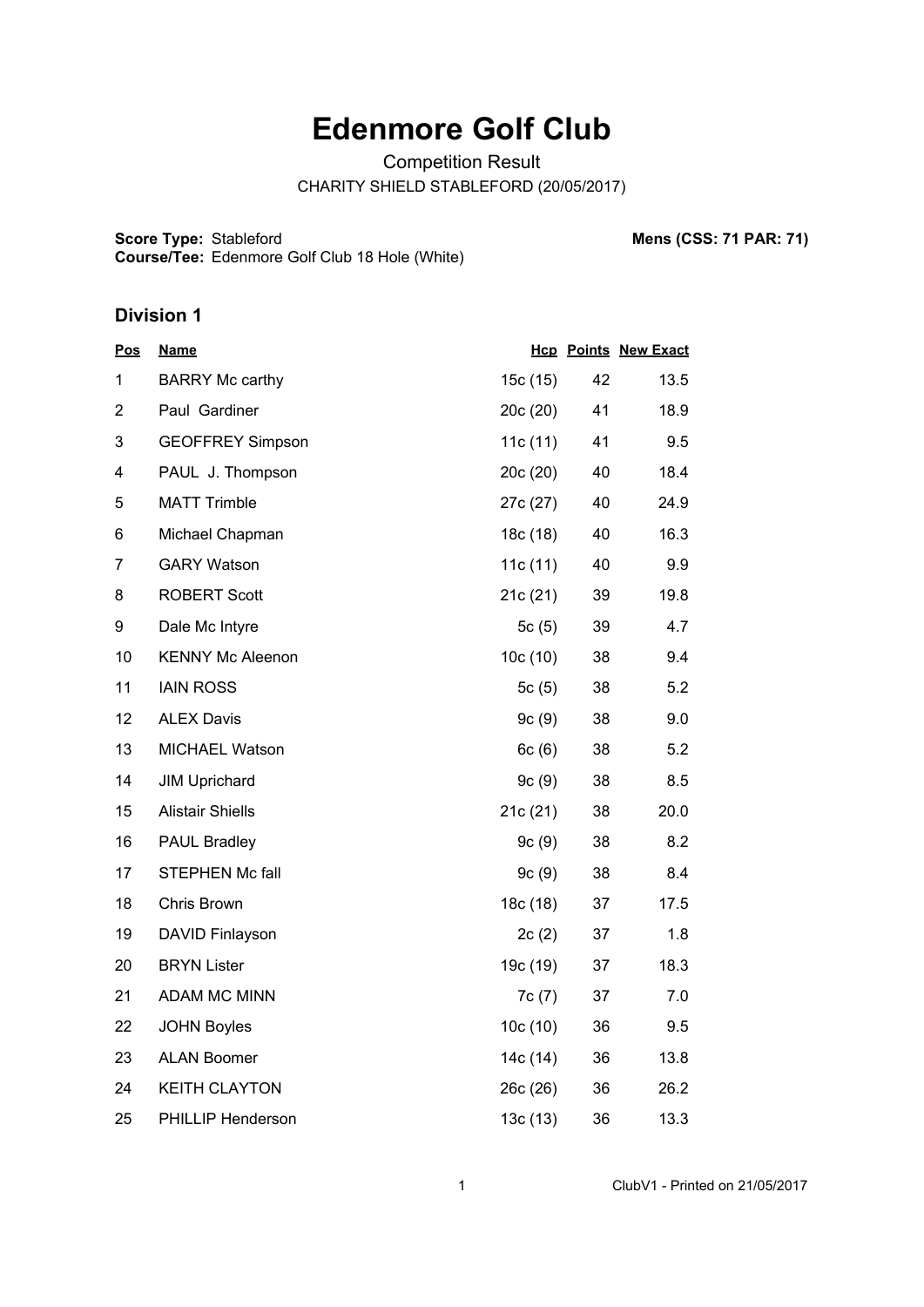# **Division 1**

| <u>Pos</u> | <b>Name</b>             |          |    | <b>Hcp Points New Exact</b> |
|------------|-------------------------|----------|----|-----------------------------|
| 26         | <b>PAUL Cassin</b>      | 16c (16) | 36 | 16.3                        |
| 27         | <b>BRIAN Weir</b>       | 7c(7)    | 36 | 7.1                         |
| 28         | <b>ALAN Weir</b>        | 15c (15) | 36 | 14.5                        |
| 29         | <b>EUAN Rowlands</b>    | 20c(20)  | 36 | 20.0                        |
| 30         | <b>EDWARD Moulds</b>    | 17c (17) | 36 | 16.5                        |
| 31         | SEAN Mc cabe            | 13c(13)  | 36 | 13.3                        |
| 32         | <b>NEIL Lamont</b>      | 13c(13)  | 36 | 12.5                        |
| 33         | <b>MARK Rainey</b>      | 20c(20)  | 36 | 20.1                        |
| 34         | <b>DOMINIC Downey</b>   | 17c (17) | 36 | 17.2                        |
| 35         | <b>GARRY Brown</b>      | 14c (14) | 36 | 13.5                        |
| 36         | DEAGLAN O'hagan         | 5c(5)    | 36 | 4.9                         |
| 37         | <b>CATHAL Austin</b>    | 22c (22) | 36 | 22.4                        |
| 38         | <b>JACKIE Gilliland</b> | 19c (19) | 36 | 18.8                        |
| 39         | <b>SAM Mc connell</b>   | 17c (17) | 35 | 16.8                        |
| 40         | <b>WAYNE SLOAN</b>      | 6c(6)    | 35 | 5.5                         |
| 41         | James Truesdale         | 22c (22) | 35 | 22.0                        |
| 42         | <b>KEITH GREGSON</b>    | 8c(8)    | 35 | 8.4                         |
| 43         | Stephen McNeill         | 13c(13)  | 35 | 12.6                        |
| 44         | <b>PAUL Magill</b>      | 21c(21)  | 35 | 20.7                        |
| 45         | <b>STEPHEN Ferris</b>   | 10c(10)  | 35 | 10.2                        |
| 46         | Karl Teggart            | 5 $c(5)$ | 35 | 4.8                         |
| 47         | <b>JOSH Logan</b>       | 5 $c(5)$ | 35 | 4.7                         |
| 48         | DAVID Dunlop            | 12c (12) | 35 | 11.9                        |
| 49         | <b>STEPHEN Baxter</b>   | 15c(15)  | 35 | 15.2                        |
| 50         | <b>JOHN Stanage</b>     | 25c(25)  | 35 | 24.5                        |
| 51         | <b>STEPHEN Murphy</b>   | 16c (16) | 35 | 15.9                        |
| 52         | <b>AARON Robinson</b>   | 6c(6)    | 34 | 5.9                         |
| 53         | <b>BASIL Irwin</b>      | 20c (20) | 34 | 19.8                        |
| 54         | PETER MURPHY            | 3c(3)    | 34 | <b>AWAY</b>                 |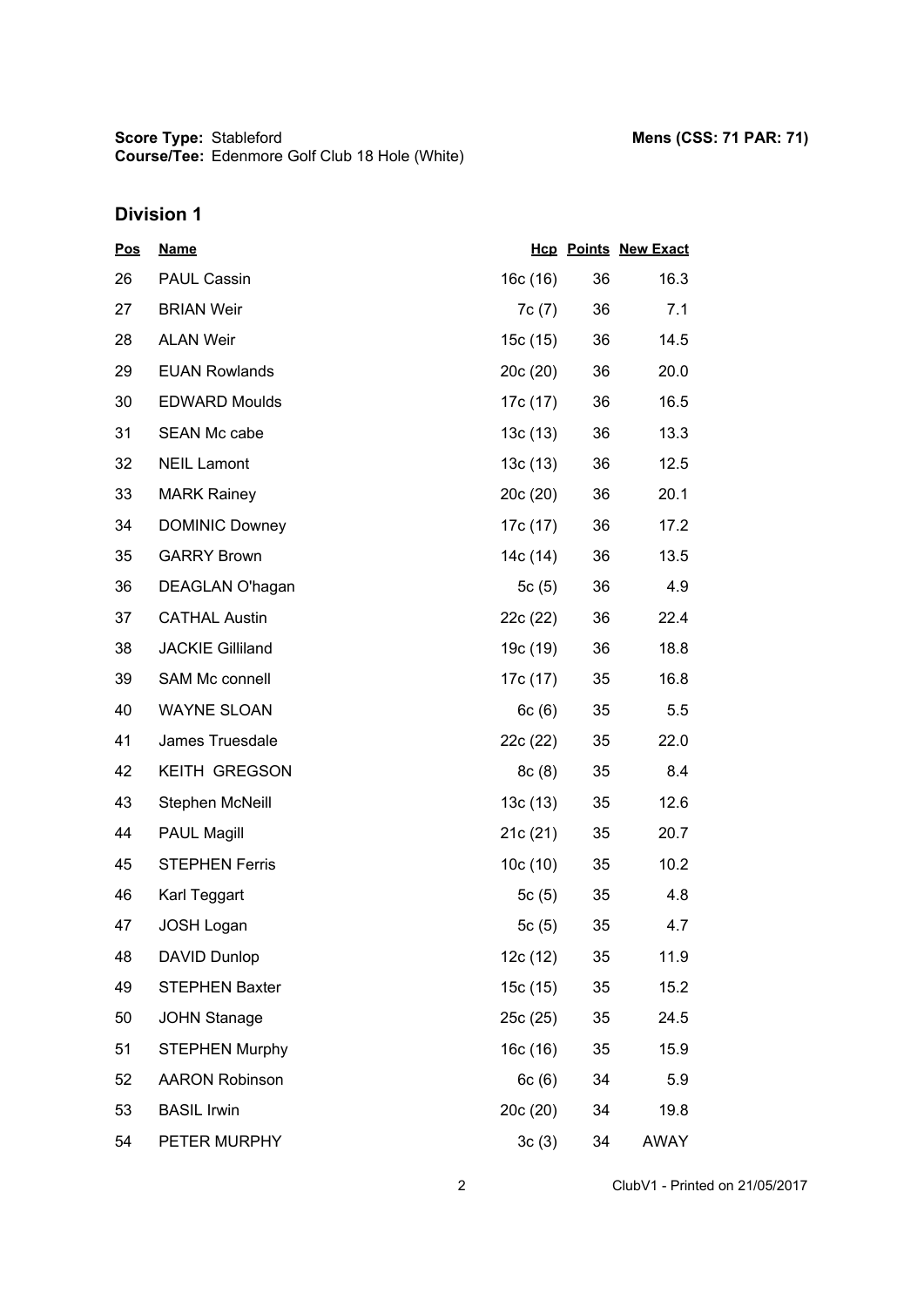# **Division 1**

| <u>Pos</u> | <b>Name</b>             |          |    | <b>Hcp Points New Exact</b> |
|------------|-------------------------|----------|----|-----------------------------|
| 55         | James Beattie           | 22c (22) | 34 | 22.0                        |
| 56         | <b>PHILLIP Tinsley</b>  | 13c (13) | 34 | 13.0                        |
| 57         | <b>MICHAEL Currie</b>   | 15c (15) | 34 | 15.2                        |
| 58         | <b>IAN Hutchison</b>    | 10c (10) | 34 | 9.8                         |
| 59         | DAVID Mc ALEENON        | 1c (1)   | 34 | 1.5                         |
| 60         | <b>PETER Nelson</b>     | 21c (21) | 33 | 20.9                        |
| 61         | <b>PHILLIP Steele</b>   | 22c (22) | 33 | 21.8                        |
| 62         | <b>SIMON GRATTAN</b>    | 14c (14) | 33 | 13.8                        |
| 63         | <b>TOM Crooks</b>       | 13c (13) | 33 | 13.2                        |
| 64         | <b>STEPHEN Fletcher</b> | 22c (22) | 33 | 21.5                        |
| 65         | <b>BRIAN Robinson</b>   | 13c (13) | 33 | 12.7                        |
| 66         | <b>STEWART Rodgers</b>  | 15c (15) | 33 | 15.0                        |
| 67         | <b>WILLIAM WHITE</b>    | 17c (17) | 33 | 16.6                        |
| 68         | <b>CLIVE Knox</b>       | 11c (11) | 33 | 10.8                        |
| 69         | <b>MERVYN Nicholson</b> | 22c (22) | 33 | 21.6                        |
| 70         | <b>JOHN Graham</b>      | 23c (23) | 32 | 23.1                        |
| 71         | <b>GERWYN Young</b>     | 13c (13) | 32 | 12.6                        |
| 72         | <b>CLYDE Anderson</b>   | 13c (13) | 32 | 12.6                        |
| 73         | PAUL Molloy             | 19c (19) | 32 | 19.0                        |
| 74         | <b>NIALL Moore</b>      | 10c (10) | 32 | 9.6                         |
| 75         | <b>GERRY Mc clory</b>   | 15c (15) | 32 | 15.4                        |
| 76         | <b>STEPHEN Andrews</b>  | 7c (7)   | 32 | 7.2                         |
| 77         | <b>JOHN Halliday</b>    | 19c (19) | 32 | 18.6                        |
| 78         | STEPHEN Robb            | 17c (17) | 32 | 17.0                        |
| 79         | PAUL HERRON             | 15c (15) | 32 | 15.5                        |
| 80         | <b>STEPHEN Hylands</b>  | 9c(9)    | 32 | 8.6                         |
| 81         | <b>JAMES Scott</b>      | 14c (14) | 32 | 14.1                        |
| 82         | Ansley Graham           | 12c(12)  | 31 | 12.3                        |
| 83         | James Allen             | 27c (27) | 31 | 27.0                        |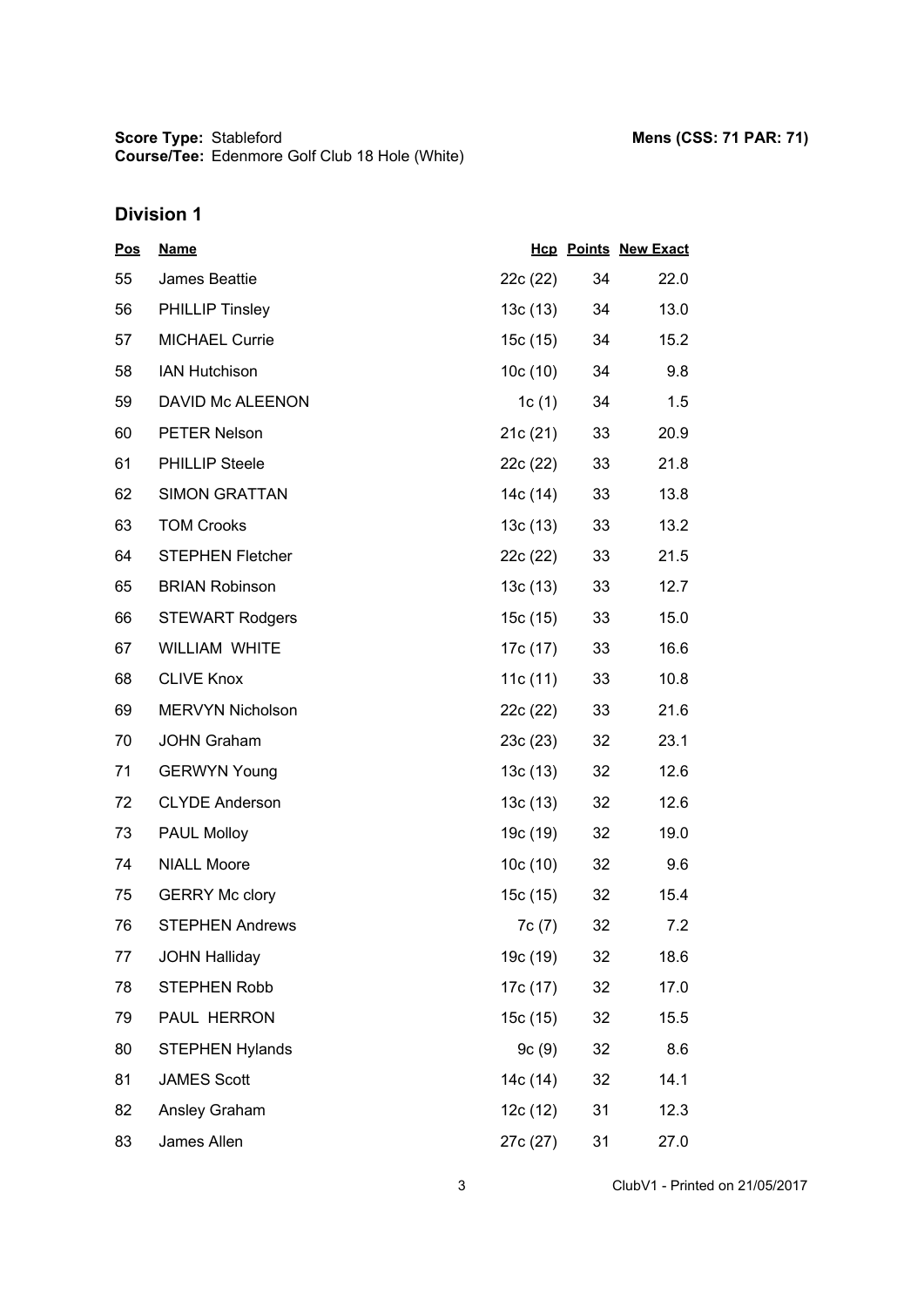**Score Type: Course/Tee:** Stableford **Mens (CSS: 71 PAR: 71)** Edenmore Golf Club 18 Hole (White)

# **Division 1**

| <u>Pos</u> | <b>Name</b>              |          |    | <b>Hcp Points New Exact</b> |
|------------|--------------------------|----------|----|-----------------------------|
| 84         | <b>Christopher Loney</b> | 20c(20)  | 31 | 19.8                        |
| 85         | <b>GLENN Robb</b>        | 14c (14) | 31 | 14.1                        |
| 86         | <b>PHILLIP Hughes</b>    | 16c(16)  | 31 | 16.4                        |
| 87         | DAVID Waterworth         | 16c (16) | 31 | 16.2                        |
| 88         | <b>MAURICE Hull</b>      | 22c (22) | 31 | 21.9                        |
| 89         | <b>COLIN Mathewson</b>   | 24c (24) | 31 | 23.7                        |
| 90         | Jonathan Lendrum         | 23c(23)  | 31 | 23.2                        |
| 91         | <b>STEWART Black</b>     | 15c (15) | 30 | 14.9                        |
| 92         | <b>ROBERT Watson</b>     | 21c(21)  | 30 | 20.6                        |
| 93         | <b>COLIN Whan</b>        | 7c(7)    | 30 | 7.3                         |
| 94         | <b>STEPHEN Cocker</b>    | 16c(16)  | 30 | 15.6                        |
| 95         | <b>MARTIN Brunty</b>     | 13c(13)  | 30 | 12.9                        |
| 96         | <b>RICHARD Swain</b>     | 12c(12)  | 30 | 11.7                        |
| 97         | <b>Adam Beattie</b>      | 8c(8)    | 30 | 8.4                         |
| 98         | <b>ANDREW Bennett</b>    | 18c (18) | 30 | 18.2                        |
| 99         | <b>BILL Wilkinson</b>    | 19c (19) | 30 | 19.3                        |
| 100        | <b>PATRICK Agnew</b>     | 6c(6)    | 29 | 5.7                         |
| 101        | Jackie Hosick            | 13c(13)  | 29 | 13.1                        |
| 102        | <b>WILLIAM Lonsdale</b>  | 18c (18) | 29 | 17.6                        |
| 103        | SORLEY O'TOOLE           | 10c(10)  | 29 | 10.4                        |
| 104        | Simon Scott              | 28c (28) | 29 | 27.6                        |
| 105        | <b>BRENDAN JAMISON</b>   | 13c(13)  | 29 | 13.1                        |
| 106        | <b>HERBIE Boomer</b>     | 25c(25)  | 29 | 25.4                        |
| 107        | <b>PAUL Fleming</b>      | 15c (15) | 29 | 15.3                        |
| 108        | <b>PAUL Murray</b>       | 9c(9)    | 29 | 9.2                         |
| 109        | <b>MICHAEL Crow</b>      | 19c (19) | 29 | 18.8                        |
| 110        | <b>STEPHEN Dunlop</b>    | 16c(16)  | 28 | 16.0                        |
| 111        | <b>HAROLD Spence</b>     | 18c (18) | 28 | 17.6                        |
| 112        | <b>ROGER Erwin</b>       | 4c(4)    | 28 | 4.3                         |

4 ClubV1 - Printed on 21/05/2017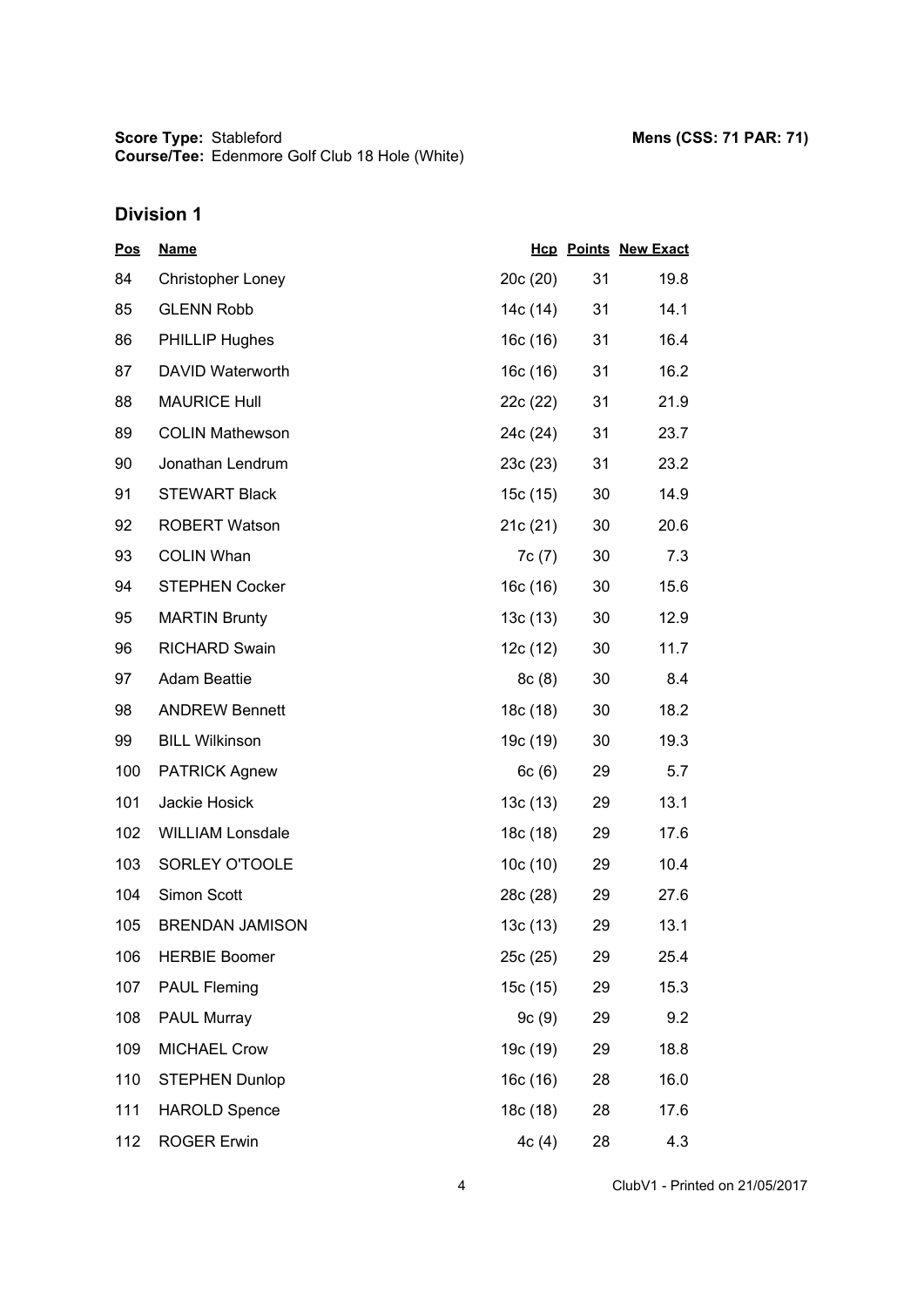**Score Type: Course/Tee:** Stableford **Mens (CSS: 71 PAR: 71)** Edenmore Golf Club 18 Hole (White)

## **Division 1**

| <u>Pos</u> | <b>Name</b>              |          |    | <b>Hcp Points New Exact</b> |
|------------|--------------------------|----------|----|-----------------------------|
| 113        | DOMINIQUE Legrand        | 28c (28) | 28 | 28.0                        |
| 114        | Gerard Keenan            | 23c(23)  | 28 | 22.6                        |
| 115        | <b>MARK Clendinning</b>  | 17c (17) | 27 | 16.6                        |
| 116        | <b>GERARD Delargy</b>    | 25c(25)  | 27 | 24.8                        |
| 117        | Roger Moody              | 18c (18) | 27 | 18.3                        |
| 118        | <b>RICHARD WARNE</b>     | 28c (28) | 27 | 28.0                        |
| 119        | <b>COLUM Brannigan</b>   | 9c(9)    | 26 | 8.9                         |
| 120        | DAVID Mc neill           | 16c(16)  | 26 | 15.8                        |
| 121        | <b>JOHN Brown</b>        | 14c (14) | 26 | 14.2                        |
| 122        | Ciaran Connor            | 16c (16) | 26 | 16.0                        |
| 123        | Herbie Goode             | 22c (22) | 26 | 22.0                        |
| 124        | <b>TOM Chapman</b>       | 18c (18) | 26 | 17.8                        |
| 125        | <b>Stuart McNeill</b>    | 14c (14) | 25 | 14.0                        |
| 126        | <b>ALAN Patterson</b>    | 14c (14) | 25 | 13.7                        |
| 127        | <b>MARK Chapman</b>      | 25c(25)  | 25 | 24.8                        |
| 128        | <b>DAVID Donnell</b>     | 27c (27) | 25 | 26.6                        |
| 129        | <b>Robert Montgomery</b> | 18c (18) | 25 | 17.7                        |
| 130        | <b>JAMES Henning</b>     | 23c(23)  | 25 | 22.8                        |
| 131        | PAUL Mc kay              | 14c (14) | 25 | 14.3                        |
| 132        | <b>AARON Smiley</b>      | 13c (13) | 25 | 12.9                        |
| 133        | <b>KENNY Hylands</b>     | 19c (19) | 25 | 18.7                        |
| 134        | <b>WILLIAM Cosgrove</b>  | 27c (27) | 25 | 26.7                        |
| 135        | <b>WILL Bryans</b>       | 16c (16) | 24 | 16.4                        |
| 136        | lan Hamilton             | 16c (16) | 24 | 16.4                        |
| 137        | <b>NATHAN Lamont</b>     | 7c(7)    | 24 | 7.4                         |
| 138        | DAVID Mc ewen            | 18c (18) | 23 | 18.3                        |
| 139        | <b>ALAN Wigton</b>       | 28c (28) | 22 | 28.0                        |
| 140        | <b>MICHAEL Rooney</b>    | 28c (28) | 22 | 28.0                        |
| 141        | <b>KENNETH Logan</b>     | 17c (17) | 22 | 16.7                        |